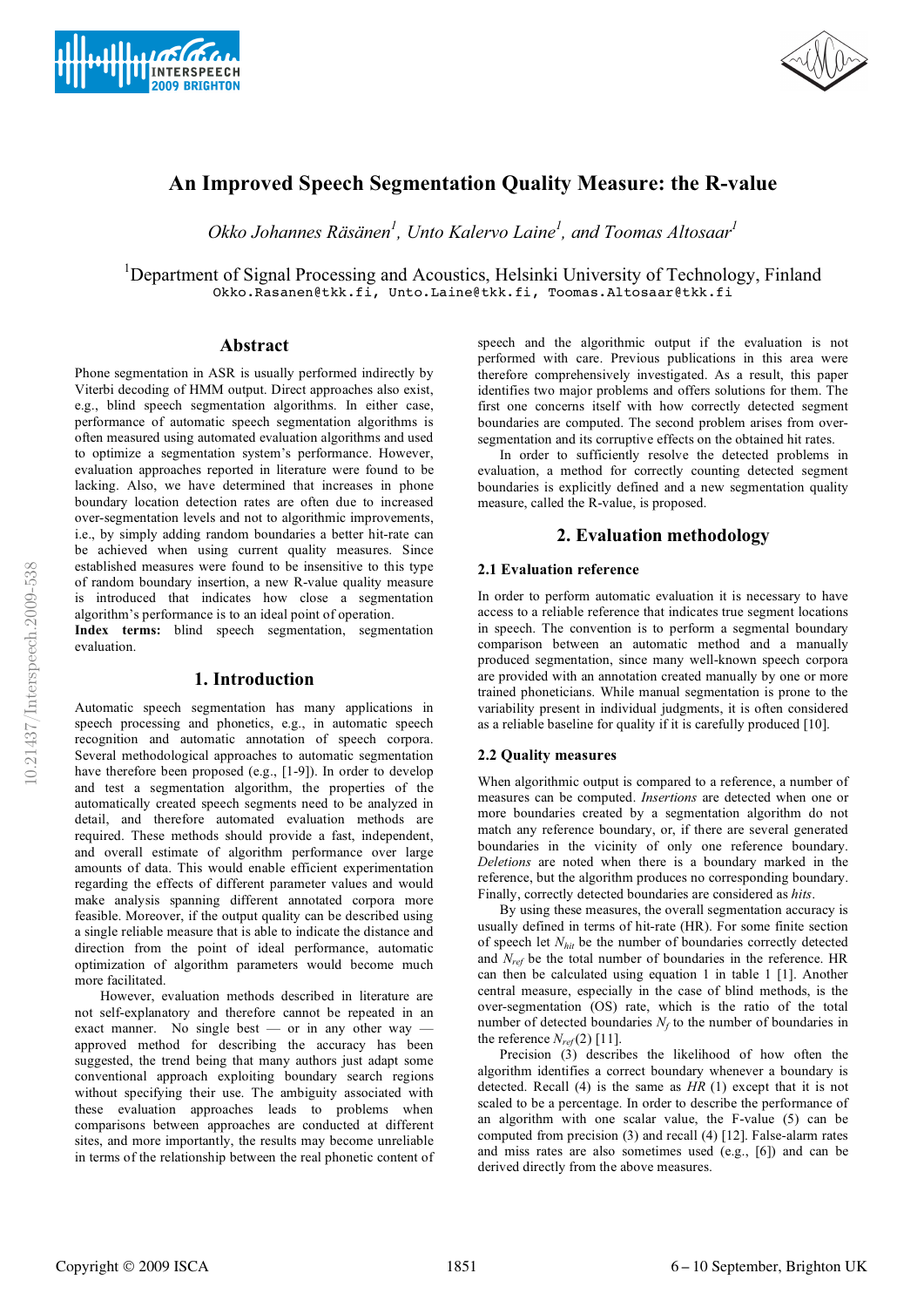Table 1: *The most common quality measures used for* 

| segmentation.                        |                                              |
|--------------------------------------|----------------------------------------------|
| $HR = \frac{N_{hit}}{N_{ref}} * 100$ | $OS = (\frac{IV_f}{N} - 1) * 100$ (2)<br>ret |
| $PRC = \frac{N_{hit}}{N}$            | $\frac{N_{hit}}{N}$<br>RCL<br>(4)            |
| $2.0*PRC*RCL$<br>(5)<br>$PRC + RCL$  |                                              |

#### **2.3 Counting the hits: the search region method**

In order to determine the number of hits, deletions, and insertions, the reference annotation has to be somehow compared to a segmentation algorithm's output. The practice evident in literature is to place a fixed-size search-region around each reference boundary and verify whether the segmentation algorithm has produced any boundaries in these regions. However, a major source of ambiguity exists in literature that concerns the overlapping of search regions [1-9]. A typical definition reads as: *"a boundary is considered to be correctly detected if the hypothesis and the manual transcription are within 20 ms of each other"* without any further specifications (from [2], p. 2; see also, e.g., [1], [3-9]). Situations, in which there are two reference boundaries within 40 ms of each other<sup>1</sup>, while the algorithm produces a single boundary in the overlapping region, are not well defined (fig. 1). The manner in which reference and segment output boundaries are paired in these situations and whether re-use of boundaries for several hits is explicitly ruled out leads to different hit-rates. Such subtle differences in interpretation may yield changes in performance as large as 5 % [13] and therefore acts as a large source of inconsistency in the reporting of segmentation algorithm results.



Figure 1: *Example of an overlapping search region causing an ambiguous situation in evaluation. The second algorithmically produced boundary is within two search regions simultaneously, leading to the problem of how to define a matching boundary for each reference boundary.*

A simple method to avoid the overlap problem can be formulated as follows: search regions of a typical fixed size, e.g., ±20 ms, are placed around each reference boundary. If overlapping search regions exist, that is, adjacent regions with their reference boundaries exist closer than 40 ms to each other, then the regions are asymmetrically shrunk to divide the space between two reference boundaries into two equal-width halves (similarly to [11], but now with a maximum search region size; see fig. 2). This prevents ambiguous situations associated with overlapping search regions. Now each region can be searched for algorithmically generated boundaries. Every search region



Figure 2: *The overlap of regions is removed by asymmetrically shrinking the search regions of boundary 1 and 2 to a common mid-point (indicated by the arrow). The matching of reference boundaries to algorithmic boundaries now becomes straightforward.* 

containing an algorithmically generated boundary is considered as a hit and all additional boundaries are counted as insertions. Empty regions are considered as deletions.

## **3. Stochastic over-segmentation**

One notable aspect of the search region approach is that a relatively large proportion of the signal timeline becomes covered with search regions, since normal rate speech contains about ten phones per second. For example, with the TIMIT corpus, 45 % of all audio material already falls into some search region when a  $\pm 20$  ms search region is specified (fig. 3). This is one reason why larger search regions become questionable for evaluation purposes. In some publications even larger search regions up to  $\pm 100$  ms have been used [14-15]. Even with only a 70 ms search region ( $\pm$  35 ms) around each TIMIT phone boundary, 68 % of the timeline becomes covered causing many sporadically generated phone boundaries to be classified as correct. This clearly would permit a very poor segmentation algorithm to fare well since any generated boundary would only have an approximately 1/3 chance of falling outside of a hit window. Obviously, improvements are required in how segmentation algorithm performance is measured.

As explained above, expanding timeline coverage is a potential problem in the evaluation of any generic segmentation algorithm since the probability that a randomly inserted boundary hits a search region increases when more of the timeline is covered. To demonstrate the interdependence of accuracy and over-segmentation, a stochastic segmentation experiment was performed. In this experiment boundaries were generated at entirely random temporal locations with a stochastic process. By counting the number of boundaries hitting the search regions, the hit-rate started to increase along with the over-segmentation value. This movement can be seen when plotted in the segmentation performance plane (hit-rate vs. over-segmentation) near the bottom of figure 4 as the dashed line labeled "*Theoretical stochastic process*". Note that a segmentation algorithm that would match the reference annotation perfectly would be considered to be performing ideally and would have its operating point marked at the 100 % hit-rate and 0 % over-segmentation levels. This point of ideal operation is referred to as the *targetpoint* (TP).

 <sup>1</sup> For example, in TIMIT 21.9 % of all boundaries are closer than 40 ms to each other.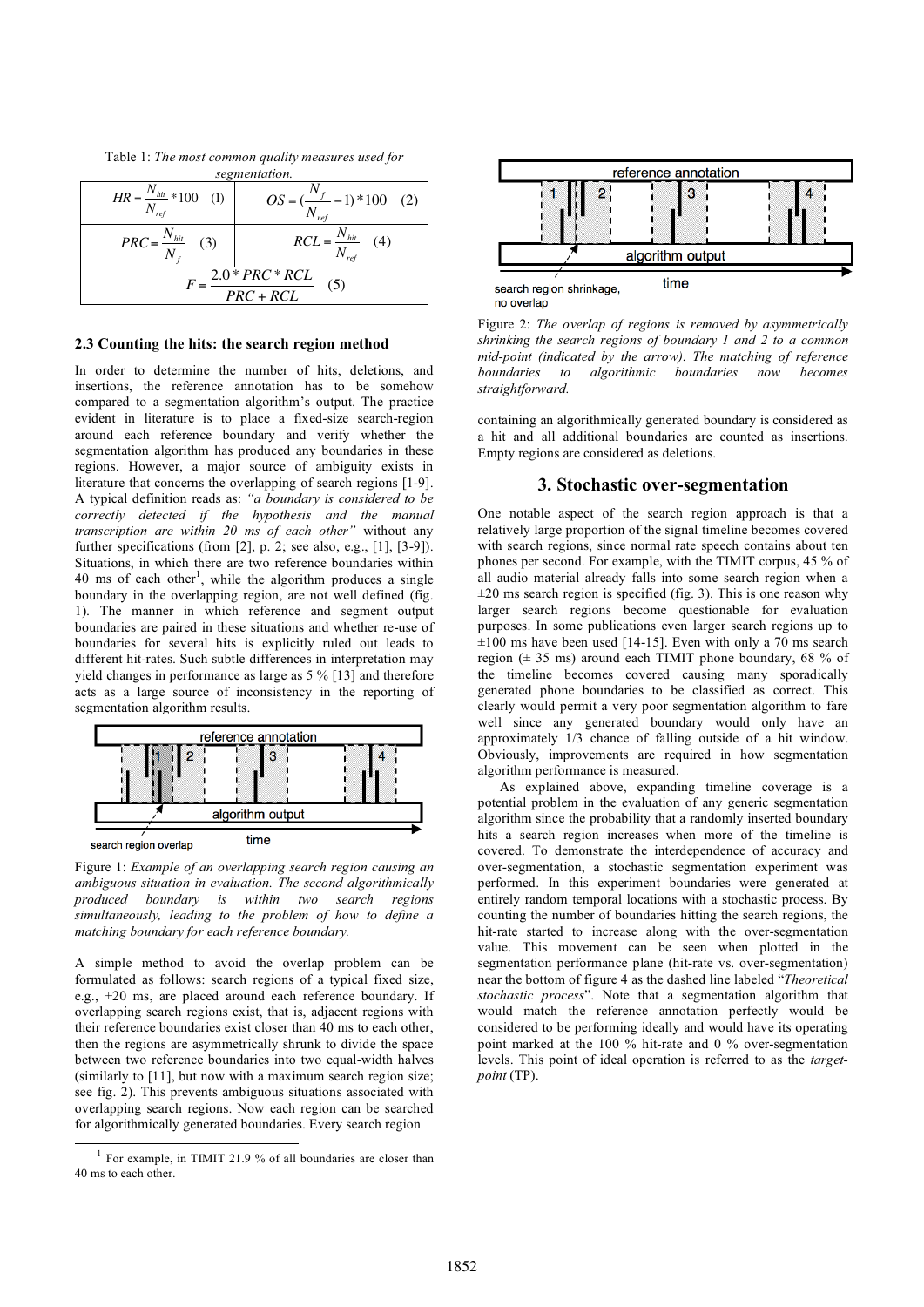

Figure 3: *Search region timeline coverage in TIMIT material as a function of search region width (overlapping sections of adjacent search regions are not included twice in the analysis).* 



Figure 4: *Use of the segmentation performance plane to display results from different segmentation algorithms ([1-2], [6]) as well as the result obtained using random insertion of segment boundaries. Note that the target-point indicates the point at which a segmentation algorithm would perform ideally, i.e., the algorithmic output would match the reference annotation according to a defined search region.* 

The increase of *HR* as a function of *OS* in this process has significant similarity to the state-of-the-art segmentation results reported in literature ([1-2], [6-7]), i.e., the rate at which hit-rate increases (by allowing more over-segmentation) does not seem to be any larger than what can be obtained by randomly inserting boundaries.

This observation leads to the conclusion that the segmentation results that have been reported in literature with relatively high over-segmentation values indicate very little about the internal characteristics of an algorithm. If the increase in accuracy (as is the case with higher levels of OS) starts to align itself with the theoretical stochastic process curve in fig. 4 (i.e., parallel in direction indicating a similar slope), the capability of the algorithm to provide information about meaningful phonetic changes in the signal becomes negligible. Therefore, results from an entirely random segment generation process that assumes no knowledge of the underlying speech signal can be used to effectively define a zero-level segmentation quality baseline.

## **4. R-value as a measure for segmentation quality**

Optimizing the operation of a speech segmentation algorithm is often a tradeoff between hit-rate and over-segmentation (or inversely, false-alarm rate and miss-rate). In order to find a suitable operating point, a proper balance between these two measures needs to be determined. The previously introduced Fvalue (5) is one possible way to describe overall performance of an algorithm with a single value. However, the F-value is prone to stochastic hit-rate increases due to the over-segmentation

problem described in section 3. In order to describe performance using a single value that is also sensitive to over-segmentation, a novel measure was developed.

The theoretical goal of segmentation is to achieve operation around the *target-point* (TP) that is located at the 100 % hit-rate and 0 % over-segmentation levels as compared to a reference. The basis of the new measure is the algorithm's distance from TP and not the (hit-rate) gain achieved by over-segmentation. On the segmentation performance plane, a distance  $r_1$  from the segmentation result to TP can be derived (6). Additionally, to appreciate the value of under-segmentation compared to oversegmentation in an algorithm (i.e., less false positives), another distance  $r_2$  (7) is measured from the segmentation result perpendicularly to the ideal zero-insertion line  $y = x - 100$  (fig. 5). This line is the left-side theoretical limit for possible results in this space and extends from –100 % over-segmentation and 0 % hit-rate, to the 100 % hit-rate level with 0 % over-segmentation (e.g., with a 50 % hit-rate, over-segmentation needs to be –50 % in order to avoid any insertions). The distances  $r_1$  and  $r_2$  are then added together and normalized to have a maximum value of 1 at the target-point (8). This new distance measure, referred to as the *R-value*, decreases as the distance to the target grows, i.e., similarly as the F-value does, but is critical towards oversegmentation.

$$
r_{\rm i} = \sqrt{(100 - HR)^2 + (OS)^2} \tag{6}
$$

$$
r_z = \frac{-OS + HR - 100}{\sqrt{2}}\tag{7}
$$

$$
R = 1 - \frac{abs(r_1) + abs(r_2)}{200}
$$
 (8)



Figure 5: *R-distance is calculated by summing distance r1 (distance from the segmentation algorithm's operating point*  "Segmentation result" to the target-point), with  $r_2$  (distance from *"Segmentation result" to the ideal zero-insertions limit), and then normalized according to (8).* 

Figure 6 shows the behavior of F- and R-values in the segmentation performance plane using equal value curves. Dashed lines indicate how hit-rate increases as a function of oversegmentation due to the stochastic generation of boundaries. As can be seen, the F-value behaves in a linear manner when compared to the R-value. High over-segmentation rates are more severely penalized when using the R-value as compared to the Fvalue, and the R-value drops dramatically above  $OS = 0$  % when OS is increased unless the accuracy is actually increasing more rapidly even with the generally detrimental effect of increased random insertions.